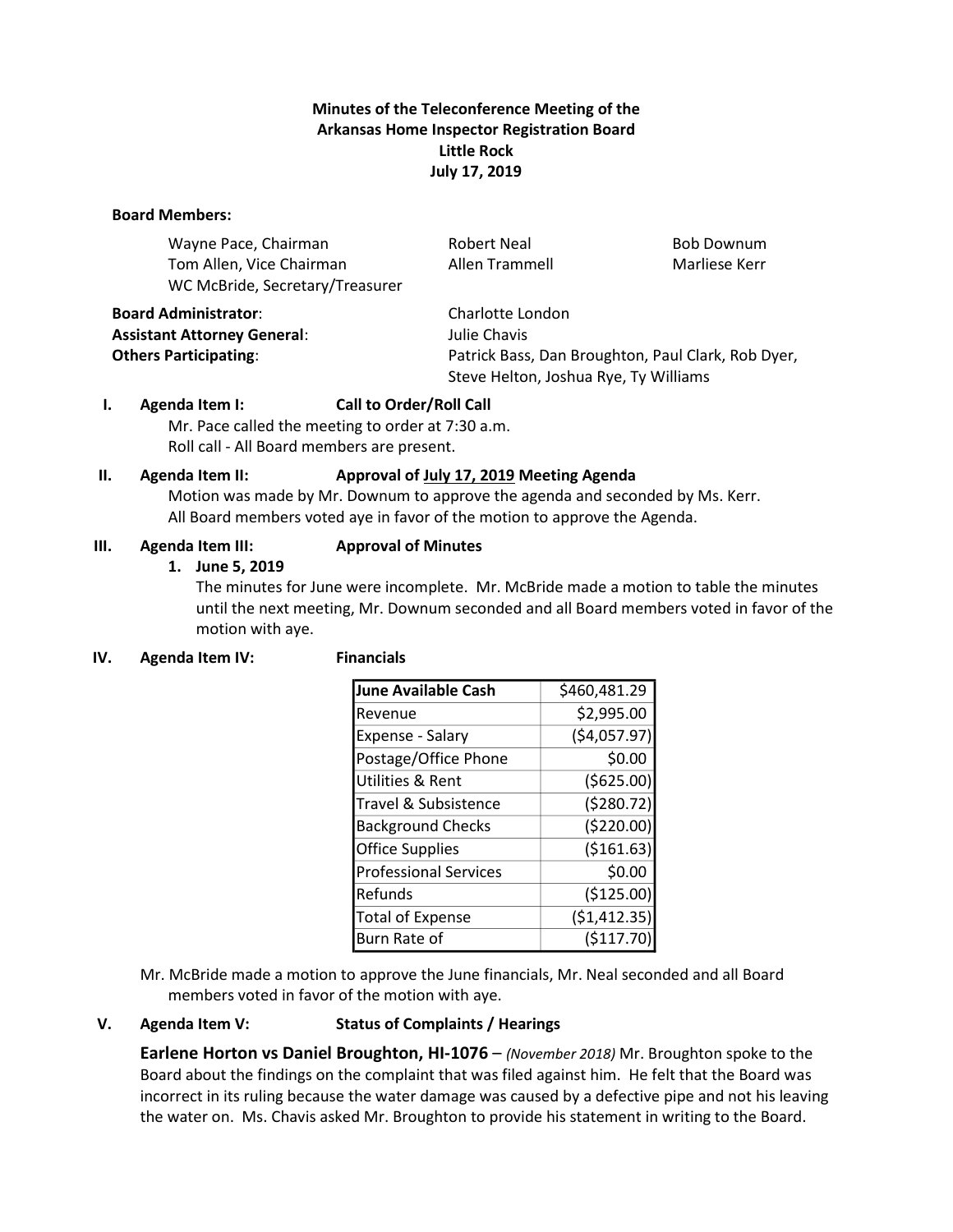### **VI. Agenda Item VI: Review of New Applicants / Registration Renewals**

The Board reviewed thirteen (13) new applicants.

- 1. Patrick Bass
- 2. Paul Clark
- 3. Greg Dulin
- 4. Rob Dyer
- 5. Tommy Flowers
- 6. Steve Helton
- 7. Jeff House
- 8. Silas Lacy
- 9. John Meares
- 10. Gavin Miller
- 11. Jacob Richardson
- 12. Chase Riley
- 13. Joshua Rye

**Applicant #1 – Patrick Bass** - Mr. Trammell made a motion to approve the application of Mr. Bass and Mr. McBride seconded. Mr. Trammell asked the applicant about his real estate license and Mr. Pace cautioned him about the conflicts of interest that could occur by having both licenses. Mr. Bass said he was aware of this. All Board members voted aye in favor of the motion to approve the applicant.

**Applicant #2 – Paul Clark** - Mr. Trammell made a motion to approve the application of Mr. Clark and Mr. McBride seconded. Mr. Pace asked Mr. Clark about his residential home license and he said that he built decks. All Board members voted aye in favor of the motion to approve the applicant.

**Applicant #3 – Greg Dulin** - Mr. Trammell made a motion to approve the application of Mr. Dulin and Mr. McBride seconded. All Board members voted aye in favor of the motion to approve the applicant.

**Applicant #4 – Rob Dyer** - Mr. Trammell made a motion to approve the application of Mr. Dyer and Mr. McBride seconded. All Board members voted aye in favor of the motion to approve the applicant. Mr. Dyer asked the Board if his business venture would be a conflict of interest and Ms. Chavis told him that it possibly could, so it would be better for him to avoid it.

**Applicant #5 – Tommy Flowers** - Mr. Trammell made a motion to approve the application of Mr. Flowers and Mr. McBride seconded. All Board members voted aye in favor of the motion to approve the applicant.

**Applicant #6 – Steve Helton** - Mr. Trammell made a motion to approve the application of Mr. Helton and Mr. McBride seconded. All Board members voted aye in favor of the motion to approve the applicant.

**Applicant #7 – Jeff House** - Mr. Trammell made a motion to approve the application of Mr. House and Mr. McBride seconded. All Board members voted aye in favor of the motion to approve the applicant.

**Applicant #8 – Silas Lacy** – Mr. Trammell made a motion to approve the application of Mr. Lacy and Mr. McBride seconded. All Board members voted aye in favor of the motion to approve the applicant.

**Applicant #9 – John Meares** - Mr. Trammell made a motion to approve the application of Mr. Meares and Mr. McBride seconded. All Board members voted aye in favor of the motion to approve the applicant.

**Applicant #10 – Gavin Miller** - Mr. Trammell made a motion to approve the application of Mr. Miller and Mr. McBride seconded. All Board members voted aye in favor of the motion to approve the applicant.